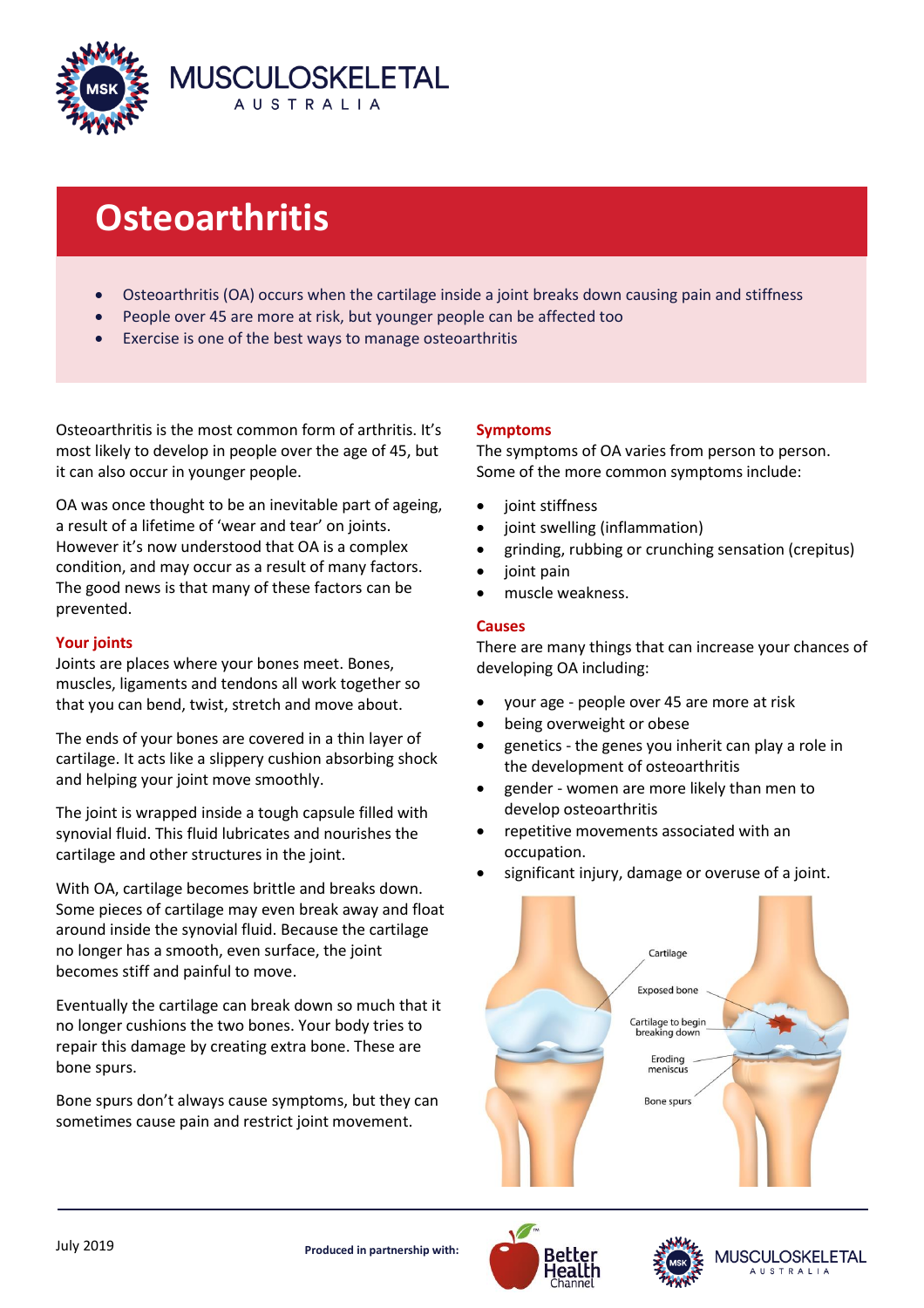# **Diagnosis**

If you're experiencing joint pain, it's important that you discuss your symptoms with your doctor. Getting a diagnosis as soon as possible means that treatment can start quickly. Early treatment will give you the best possible outcomes.

To diagnose your condition your doctor will:

- take your medical history this will include finding out about your symptoms, how long you've had them, what makes them better or worse
- examine the affected joint/s.

The use of imaging (e.g. x-rays, ultrasound or MRI) and blood tests are not routinely used to diagnose OA. However they may sometimes be needed if there's uncertainty around your diagnosis.

# **Treatment**

There's no cure for OA, but it can be managed effectively using exercise, weight loss, medications, and in some cases surgery.

## **Exercise**

Regular exercise can help reduce some of the symptoms (e.g. pain, stiffness) caused by your condition and improve your joint mobility and strength.

Cartilage doesn't have a blood supply, so it relies on the synovial fluid moving in and out of your joints for nourishment and to remove any waste.

Exercises that involve moving your joints through their range of movement will also help maintain the flexibility that's often lost as a result of OA.

Strengthening the muscles around your joints is also important. The stronger they are, the more weight they can take. This will help support and protect your joints.

Exercise has many other health benefits. It can:

- ease pain and stiffness in your joints and muscles
- improve your balance and posture
- help you sleep better
- improve your mood
- help you maintain a healthy weight, or lose weight when combined with a weight loss diet
- lower stress levels
- reduce your risk of developing other chronic health issues (e.g. diabetes, heart disease).

Talk to your doctor, physiotherapist or exercise physiologist about suitable exercises for you. An exercise program that promotes muscle strength, joint flexibility, improved balance and coordination, as well as general fitness will give you the best results.

## **Manage your weight**

Being overweight or obese increases your risk of developing OA, and the severity of your condition. Additional weight also increases pressure on your joints, especially your weight bearing joints (e.g. hips, knees, feet), which is likely to cause further pain and joint damage.

The amount of overall fat you carry is also important because fat releases molecules that contribute to low but persistent levels of inflammation across your whole body. This in turn increases the level of inflammation in the joints affected by OA.

For these reasons, maintaining a healthy weight is important if you have OA. If you need to lose weight, your doctor or dietitian can advise you on safe weight loss strategies.

# **Medication**

Depending on your symptoms, your doctor may recommend you take medication. They may be overthe-counter or prescription medications.

The most common types used to treat OA include:

- pain relievers (or analgesics) for temporary pain relief
- non-steroidal anti-inflammatories (NSAIDs) to control inflammation and provide pain relief
- anti-inflammatory or analgesic creams and gels may provide some temporary pain relief.

If you're taking any other medications, supplements or treatments - including any you've purchased from a supermarket, health store or complementary therapist you should discuss these with your doctor.

Steroid joint injections are sometimes recommended for people who still have significant pain after trying exercise, weight loss and/or other medications. However steroid injections can't be given repeatedly and it's recommended that you have no more than three to four injections per year in the affected joint.

## **Self-management**

There are many things you can do to manage your OA:

Learn about your condition – knowing as much as possible about your OA means that you can make informed decisions about your healthcare and play an active role in the management of your condition.

Learn ways to manage pain - there are many strategies you can use to deal with pain. Knowing about these different strategies and what works best for you is an important part of living with a chronic condition such as arthritis.

**2**